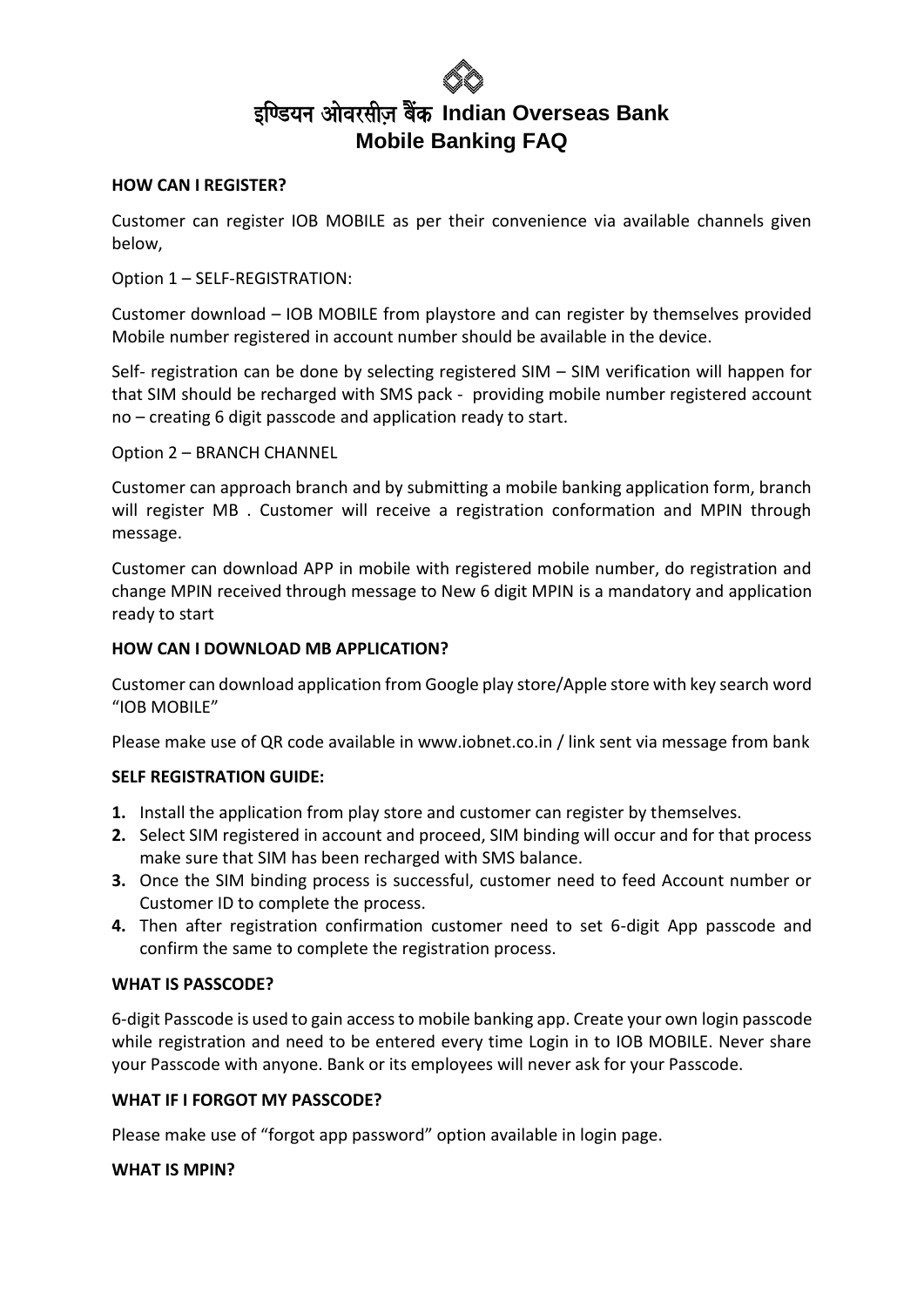6-digit Transaction PIN [MPIN] is used to authorize any transaction (both financial and nonfinancial) carried out in mobile banking app which is different from App 6 digit passcode. You can create your own MPIN during activation of mobile banking by using debit card details. Never share your PIN with anyone. Bank or its employees will never ask for your PIN.

#### **HOW CAN I SET MY MPIN?**

- **1.** Once the registration is successful customer need to generate mPIN for carrying out further transaction.
- **2.** Settings Manage mPIN generate mpin customer need to provide active ATM card credentials (16-digit card no., Expiry month/year and ATM pin) – set 6 digit mPIN (passcode and mPIN should not be same).
- **3.** Customer can change mPIN any no. of time and can generate new PIN by themselves with debit card credentials

#### **WHAT TO DO IF "NO ACTIVE DEBIT CARD" ERROR DURING MPIN CREATION?**

You will get this error when you don't have any active card linked to this account number, so you have to contact branch to apply for a debit card and MPIN generation.

#### **WHAT IF I FORGOT MY MPIN?**

Please go to Settings – Manage Mpin – Generate/forgot Mpin. Then new MPIN can be set using debit card details. If you don't have any active debit card contact branch to reset MPIN.

#### **HOW TO SET A STRONG MPIN?**

- 1. Any 6-digit number of your choice can be set as MPIN.
- 2. Don't use weak patterns like 111111 or 123456 as PIN. Try a stronger combination using random digits to make your PIN secure.
- 3. Don't use same PIN everywhere for all Passcode/MPINs.
- 4. Don't use same PIN repeatedly when changing. New PIN can't be same as any of the previous 3 PINs.
- 5. Both 6 Digit MPIN and 6 digit Login Passcode should not be same/identical.

#### **WHAT IS MMID?**

MMID is a 7 digit number to be generated to send and receive funds by IMPS. If you have more than one account number then you have to generate separate MMID for each account.

#### **HOW CAN I GENERATE MY MMID?**

- **1.** MMID generation is must for IMPS fund transfer that can be done by customer through the app.
- **2.** My account Operative account view generate MMID
- **3.** MMID no. will be displayed there for further use/ to share with remitter for IMPS fund transfer through Mobile number and MMID combination.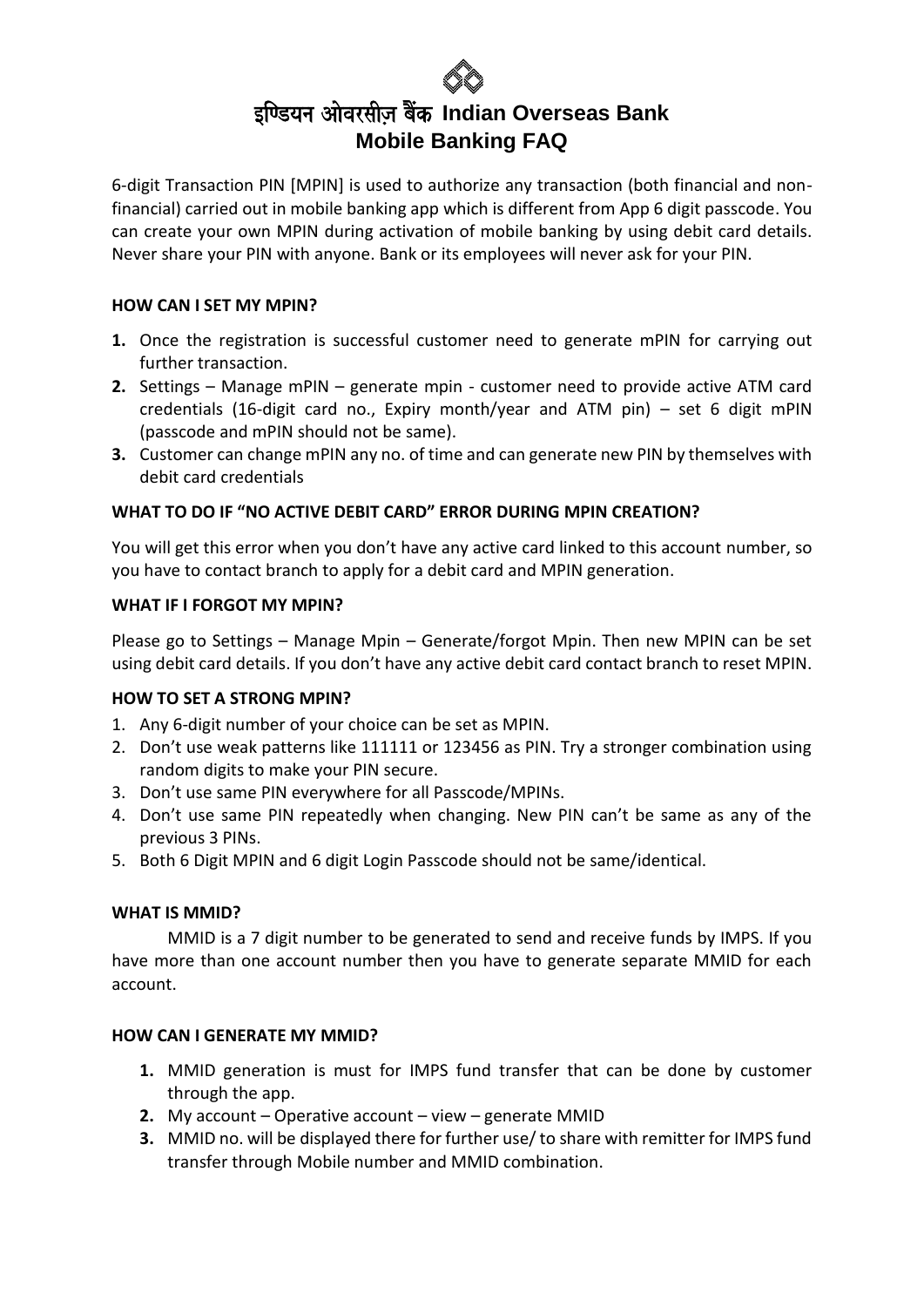#### **ANY TIMELIMIT AFTER PAYEE REGISTRATION FOR FUND TRANSFER?**

- 1. After adding Payee, Cooling period of 4 hours is available for further Fund transfer maximum up to Rs.50000 for next 20 hours.
- 2. Payee wise one Time Quick Fund Transfer maximum up to Rs.10000/-is allowed without adding Payee.
- 3. This is not applicable for self-account transfer and Deposit/RD payments.

#### **ANY BILL PAYMENT FACILITIES AVAILABLE?**

In **utility payment** option available in Mobile Banking home page, customer can make various bill payment like DTH, Mobile Postpaid, LPG, Broadband postpaid, Landline postpaid, FASTAG, Insurance etc.,

#### **ANY LIMIT FOR FUND TRANSFER IN MB?**

| <b>Fund Transfer Type</b>                         | <b>Max</b><br>Amount<br>Day<br>Per<br>(Rs) | Max<br>Amount<br>Txn<br>Per<br>(Rs) | Mini<br>Amount<br>Txn<br>per<br>(Rs) | Max Txn<br>Count<br>per day |
|---------------------------------------------------|--------------------------------------------|-------------------------------------|--------------------------------------|-----------------------------|
| Self<br>Transfer within<br>Accounts, Deposits &RD | 500000                                     | 500000                              | 5                                    | 25                          |
| 3rt Party transfer within<br><b>IOB</b>           | 500000                                     | 500000                              | 5                                    | 25                          |
| <b>IMPS</b>                                       | 500000                                     | 500000                              | 5                                    | 25                          |
| <b>Bill Payment</b>                               | 50000                                      | 25000                               | 5                                    | 25                          |
| <b>NEFT</b>                                       | 1000000                                    | 1000000                             | 5                                    | 25                          |

#### **ANY FUND TRANSFER LIMIT SETTINGS OPTION AVAILABLE?**

Fund transfer Enable/Disable option and Limit setting is available in Setting Menu.

#### **WHAT IS DOORSTEP BANKING?**

PSB Alliance Doorstep Banking Service is a facility through which customers can avail major banking Financial and Non-financial transaction services at their doorstep.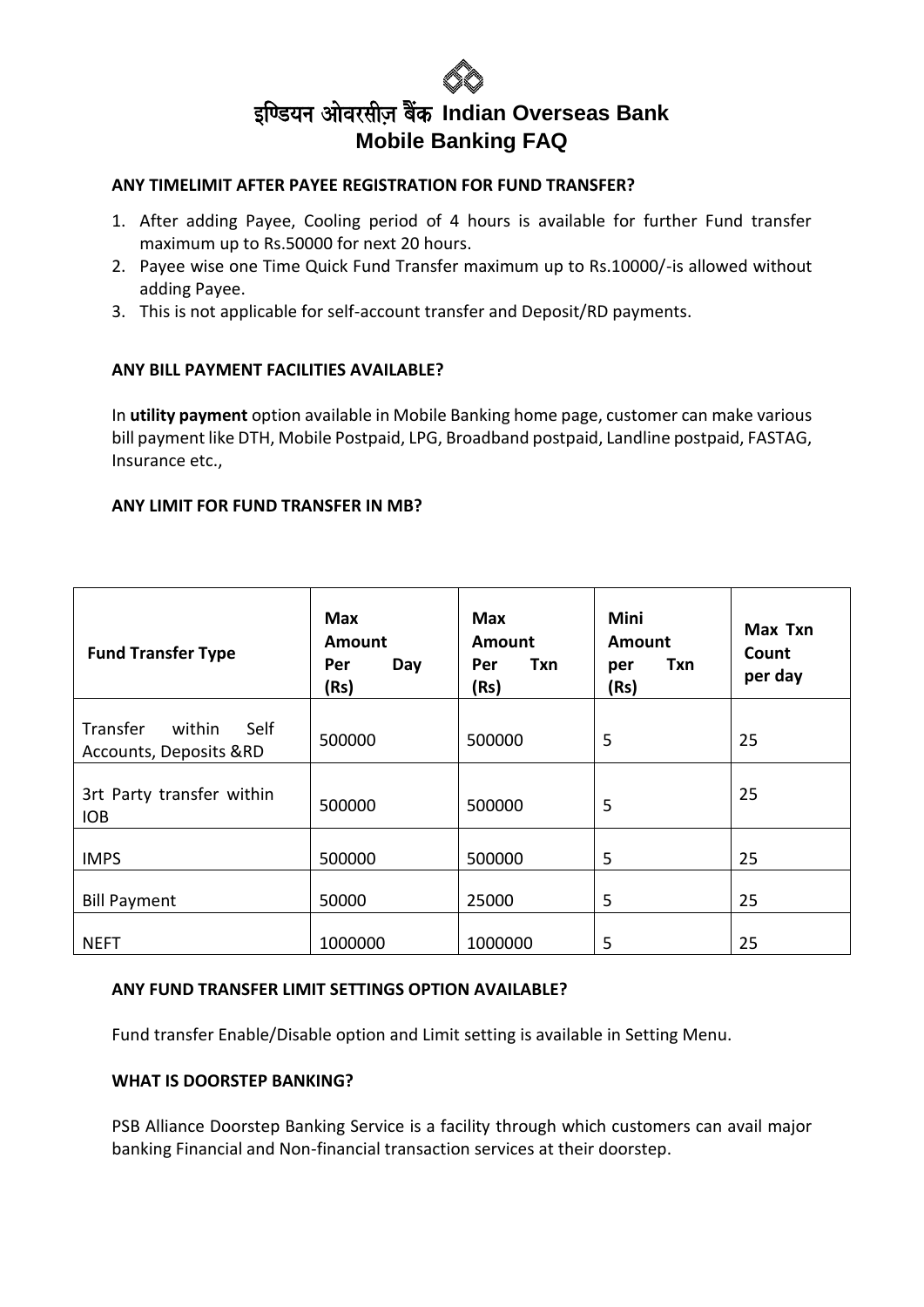Please avail Doorstep services option available in MB – more tab at bottom right – doorstep banking.

#### **FUND TRANSFER FAILED BUT AMOUNT DEBITED?**

If IMPS/NEFT fund transfer failed and amount debited, then money will be automatically credited back in 2 working days. If not please contact branch/ lodge complaint through SPGRS link available in more option.

#### **HOW CAN I ENABLE FINGERPRINT?**

Please go to Settings – Enable fingerprint – select toggle button to enable/disable fingerprint.

#### **HOW CAN I APPLY NEW DEBIT CARD?**

After login go to – Card services – Debit card services. Where select desired eligible account number for which ATM card to be applied. Message will be displayed as "No active debit card" with apply option, please select and go for debit card application.

Please select required variant of debit card, card issuance charge will be displayed in the page (amount will be debited from account once card is successfully applied). After entering "Card holder name" – you can submit application along with giving MPIN. On correct MPIN validation, New debit card will be applied.

#### **IF I HAVE CARD ALREADY AND HOW CAN I REPLACE IT WITH NEW CARD?**

After login go to – Card services – Debit card services. Where select desired eligible account number for which ATM card to be replaced – select Debit card replacement.

Only damaged/lost marked cards can be replaced. So if your card is active it will ask you to mark your card Damage or Lost. Mark anyone and proceed further.

Please select required variant of debit card, card issuance charge will be displayed in the page (amount will be debited from account once card is successfully applied). After entering "Card holder name" – you can submit application along with giving MPIN. On correct MPIN validation, New debit card will be replaced.

#### **HOW CAN I UPGRADE MY EXISTING DEBIT CARD?**

After login go to – Card services – Debit card services. Where select desired eligible account number for which ATM card to be upgraded – select Upgrade Debit card. Please note that only Active Debit card can be replaced.

Please select required variant of debit card, card issuance charge will be displayed in the page (amount will be debited from account once card is successfully applied). After entering "Card holder name" – you can submit application along with giving MPIN. On correct MPIN validation, New debit card will be upgraded.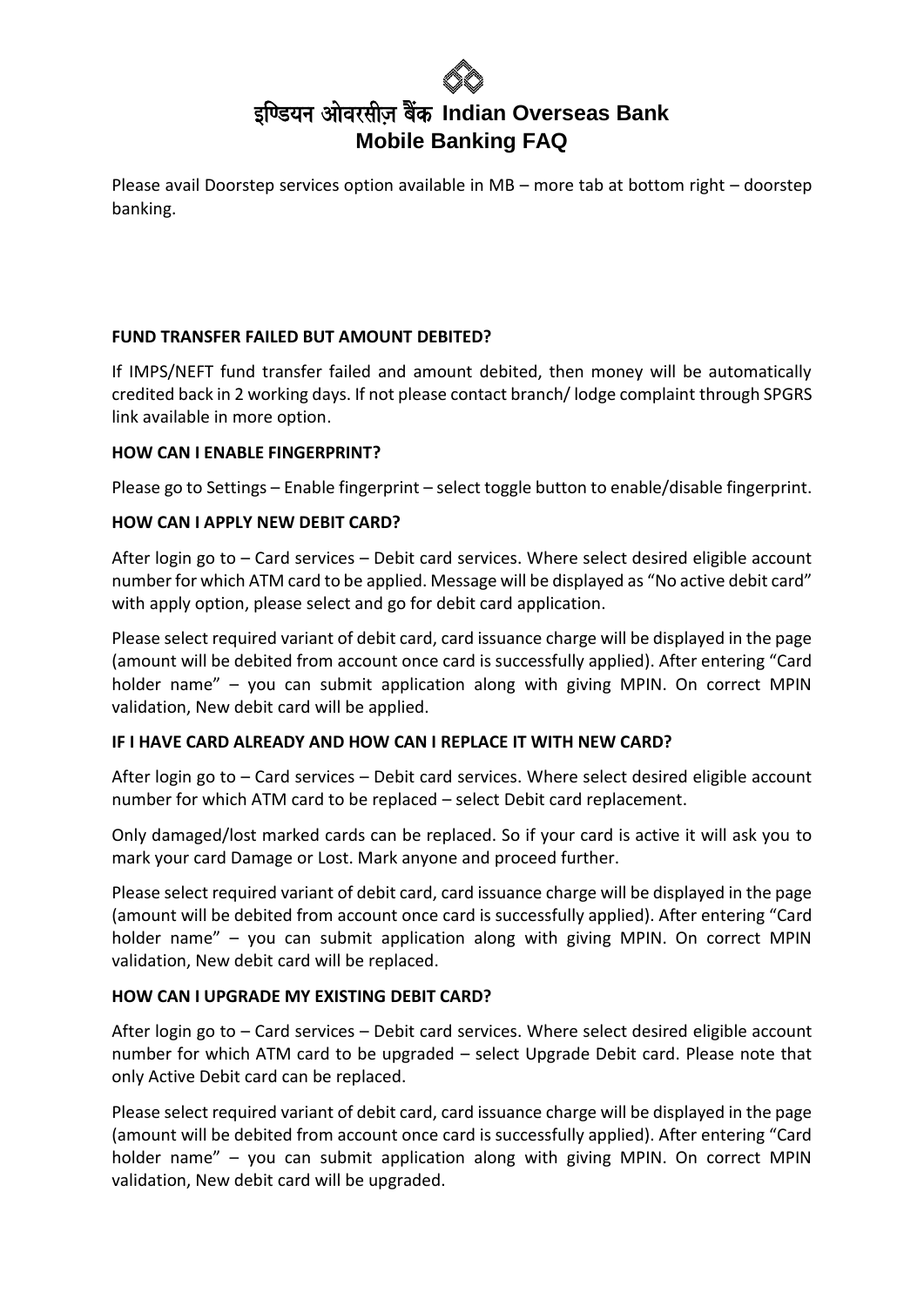Until you get activate your new card from branch. Your upgraded card will continue working.

#### **HOW WILL I KNOW WHEN I CAN COLLECT MY DEBIT CARD?**

New debit card should be collected from branch. It will be available in branch in 10 days from the date you applied through Mobile Banking. Please note that once new can is generated it will be reflected in IOB Mobile app as "INACTIVE" card.

#### **HOW TO ACTIVATE MY CARD?**

New debit card has to be collected from branch only and while issuing branch will activate your card. The status of card in IOB Mobile app will be changes as "Active".

#### **HOW CAN I SET/RESET MY ATM PIN?**

Can be set only for Active or Upgraded Debit cards. Go to – Card services – Debit card services – Generate / Reset Debit Card PIN.

Then Debit card details (16 digit card number and Exp date/year) to be entered. Then PIN as per your preference can be entered (make sure that New PIN and Confirm PIN should be same), then OTP and MPIN will be required.

After validation your Debit card PIN will be set/Reset.

#### **HOW CAN I CHANGE MY ATM PIN?**

Can be changed only for Active or Upgraded Debit cards. Go to – Card services – Debit card services – Change Debit Card PIN.

Then Debit card details (16 digit card number and Exp date/year) to be entered. Then OLP PIN will be asked, New PIN as per your preference can be entered (make sure that New PIN and Confirm PIN should be same), then OTP and MPIN will be required.

After validation your Debit card PIN will be changed successfully.

#### **WHAT IS ASBA?**

ASBA- Application Supported by Blocked Amount is an application by an investor containing an authorization to Self-Certified Syndicate Bank (SCSB) to block the application money in the bank account, for subscribing to an issue.

#### **HOW CAN I APPLY IPO THR MOBILE BANKING?**

Separate icon named IPO(ASBA) shall be made available in Home page with the following functionalities:

- **1. Profile Registration**
- **2. Profile Modification**
- **3. Apply IPO**
- **4. View IPO**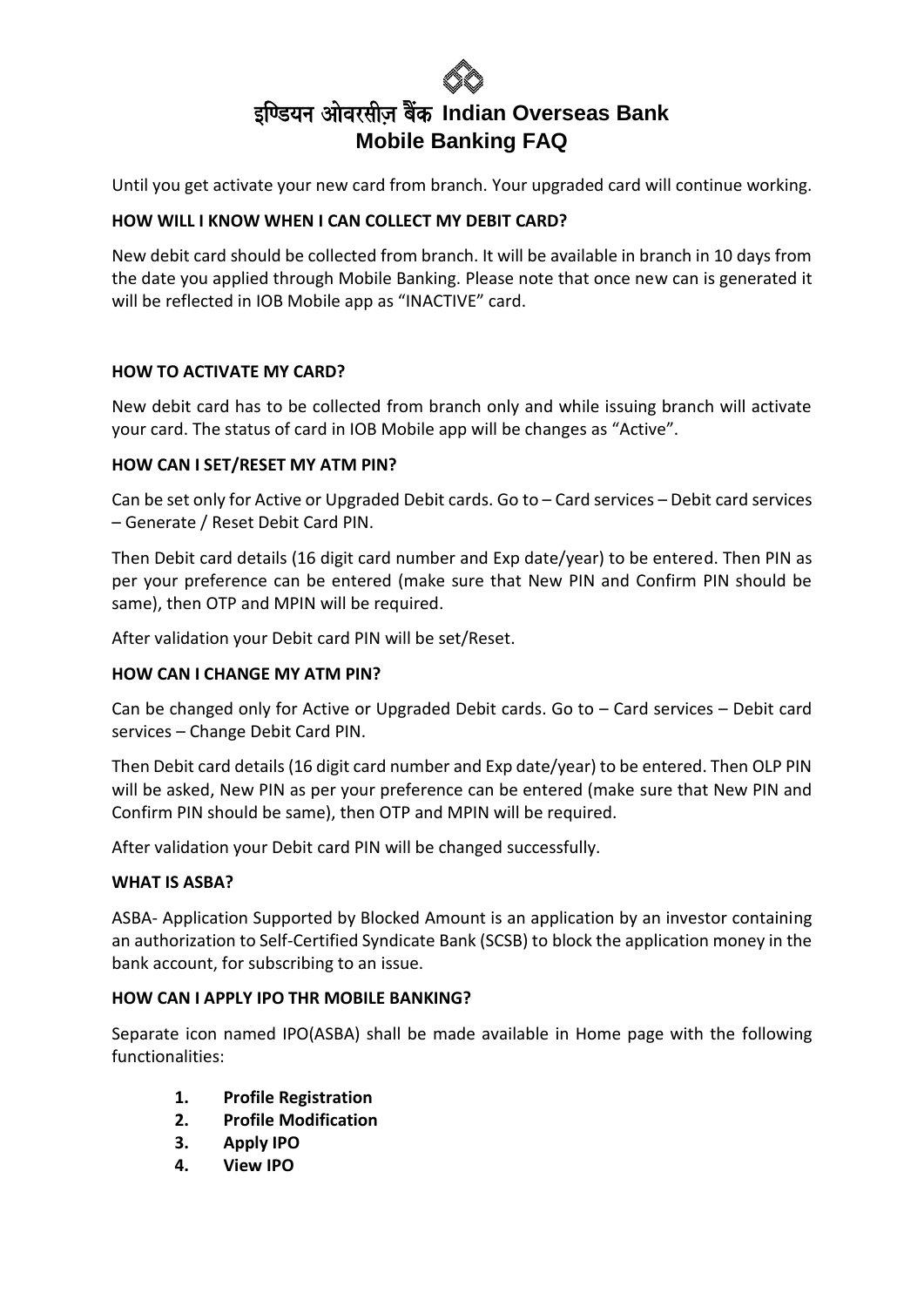

#### **5. Modify IPO**

#### **WHAT I NEED TO REGISTER MY PROFILE FOR IPO APPLICATION?**

For registering a profile customer should need for CSDL – DEMAT account number to be entered and for NSDL – Depository ID and Client ID to be entered.

Based on unique Demat account number, application will be allowed to create the more profiles for a single customer. Application would perform the field level validation only, the respective customer should ensure that the details that are filled in the registration form are correct for applying IPO.

#### **CAN I MODIFY MY REGISTERED PROFILE FOR IPO APPLICATION?**

Yes. Details given can be modified. Make sure that details given are correct and valid to avoid IPO rejection.

#### **HOW MANY BIDS I CAN ADD IN A SINGLE IPO APPLICATION?**

We can add upto 3 Bids in a single application.

#### **WHAT IS BID QUANTITY AND HOW MUCH BID QUANTITY CAN BE APPLIED?**

BID Quantity cannot be below minimum BID quantity and it can only be in multiples of LOT quatity.

#### **BID AMOUNT CHECK?**

BID amount cannot be lower than Low BID amount and cannot be greater than High BID amount.

#### **WHAT IS THE MAX AMOUNT LIMIT FOR IPO APPLICATION?**

Retail customers cannot apply IPO above the limit of 2 lakh rupees. If is it so they need to select NII Bidder type. Popup message will be "Retail investors-IND can apply only upto 2 lakh if you want to apply BID amount above 2 lakh please select NII"

#### **CAN I APPLY IPO IF I HAVE LESS ACCOUNT BALANCE?**

If available balance in the account is lower than IPO application, app will not allow to apply IPO. Will be declined with the popup message "Amount is greater than your available balance.Please enter valid amount"

#### **WHAT IS LIEN MARKING IN IPO APPLICATION?**

If IPO has been successfully applied, respective amount in account will be successfully lien marked. Hence the same amount will be reduced from account effective available balance. But amount will be debited from account only if applied IPO is issued successfully. If not lien marked will be removed.

#### **HOW CAN I CANCEL MY IPO APPLICATION?**